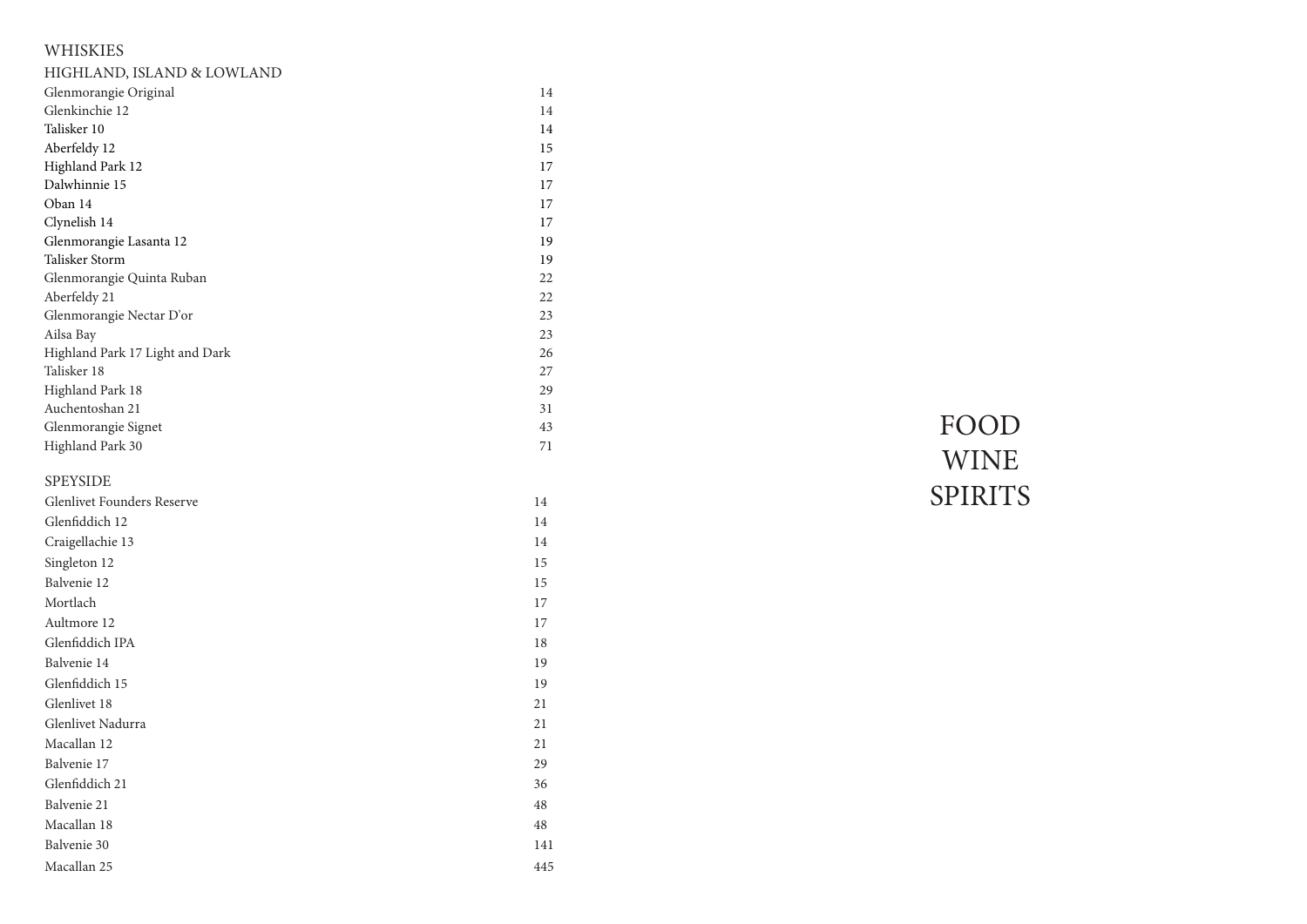#### ARTESIAN FOOD MENU

| Crisp monkfish, mango-curry sauce, coriander (514 kcal)                                | 18.00 |  |
|----------------------------------------------------------------------------------------|-------|--|
| Glazed pork bao, pickled cucumber, hoisin dressing (577 kcal)                          |       |  |
| Hibiscus-cured smoked salmon, brioche, Oscietra caviar (367 kcal)                      | 30.00 |  |
| London's fried chicken, franks mayonnaise (786 kcal)                                   | 17.00 |  |
| Langham beef burger, cheddar, burger sauce, dill pickle, seeded bun (936 kcal)         |       |  |
| Smoked Applewood vegan cheese toastie, tomato chutney (149 kcal) <sup>®</sup>          |       |  |
| Plant-based vegan cheeseburger, Piquillo pepper slaw, vegan white cheddar (699 kcal) ® |       |  |
| Warm chocolate fondant, Madagascan vanilla ice cream (457 kcal)                        |       |  |
|                                                                                        |       |  |

### HOT BEVERAGES

| Choice of fresh Jing loose leaf teas (all 1 kcal)                                           | 6.75 |
|---------------------------------------------------------------------------------------------|------|
| Early Grey                                                                                  |      |
| Darjeeling 2nd Flush                                                                        |      |
| Jasmine Silver Needle                                                                       |      |
| Jade Sword                                                                                  |      |
| Peppermint                                                                                  |      |
| Chamomile                                                                                   |      |
|                                                                                             |      |
| Cappuccino (101 kcal), Caffé Latte (102 kcal), Americano (1 kcal), Double espresso (1 kcal) | 6.75 |
| Single espresso (1 kcal)                                                                    | 5.50 |
| Hot chocolate (145 kcal)                                                                    | 6.50 |

If you have any food allergies or intolerances, please let us know before you order. Unfortunately, as food allergens are present in our kitchen, we cannot guarantee any menu items will be completely free from a particular allergen .

#### RUM

| <b>BRITISH CONTINUED</b>          |     |
|-----------------------------------|-----|
| Angostura 1924                    | 14  |
| Smith & Cross                     | 15  |
| Pyrat XO                          | 15  |
| Plantation 3 Stars                | 15  |
| <b>FRENCH &amp; OTHER</b>         |     |
| Trois Rivieres Blanc              | 14  |
| Abelha Cachaca                    | 14  |
| Leblon Cachaca                    | 15  |
| Clairin Sajou                     | 16  |
| COGNAC                            |     |
| Hennessey VS                      | 15  |
| Hennessey Fine                    | 16  |
| Seven Tails XO                    | 16  |
| Rémy Martin VSOP                  | 16  |
| Courvoisier VSOP                  | 16  |
| Merlet Brothers Blend             | 19  |
| Delamain Pale and Dry XO          | 26  |
| Courvoisier XO                    | 31  |
| Martell Cordon Bleu               | 31  |
| Rémy Martin XO                    | 41  |
| Hine XO                           | 41  |
| Martell XO                        | 41  |
| Hennessey XO                      | 46  |
| Hennessey Paradis                 | 121 |
| Hennessey Paradis Imperial        | 241 |
| Remy Martin Louis XIII            | 281 |
| Hennessey Richard                 | 301 |
| Martell L'Or                      | 451 |
| ARMAGNAC                          |     |
| Baron de Sigognac 10              | 14  |
| Baron de Sigognac Bas Armagnac 20 | 19  |
| Baron de Sigognac VSOP            | 16  |
| <b>CALVADOS</b>                   |     |
| Camut 12                          | 16  |
| Avallen                           | 16  |
| Christian Drouin                  | 17  |
| 30 & 40 Blanche de Normandie      | 17  |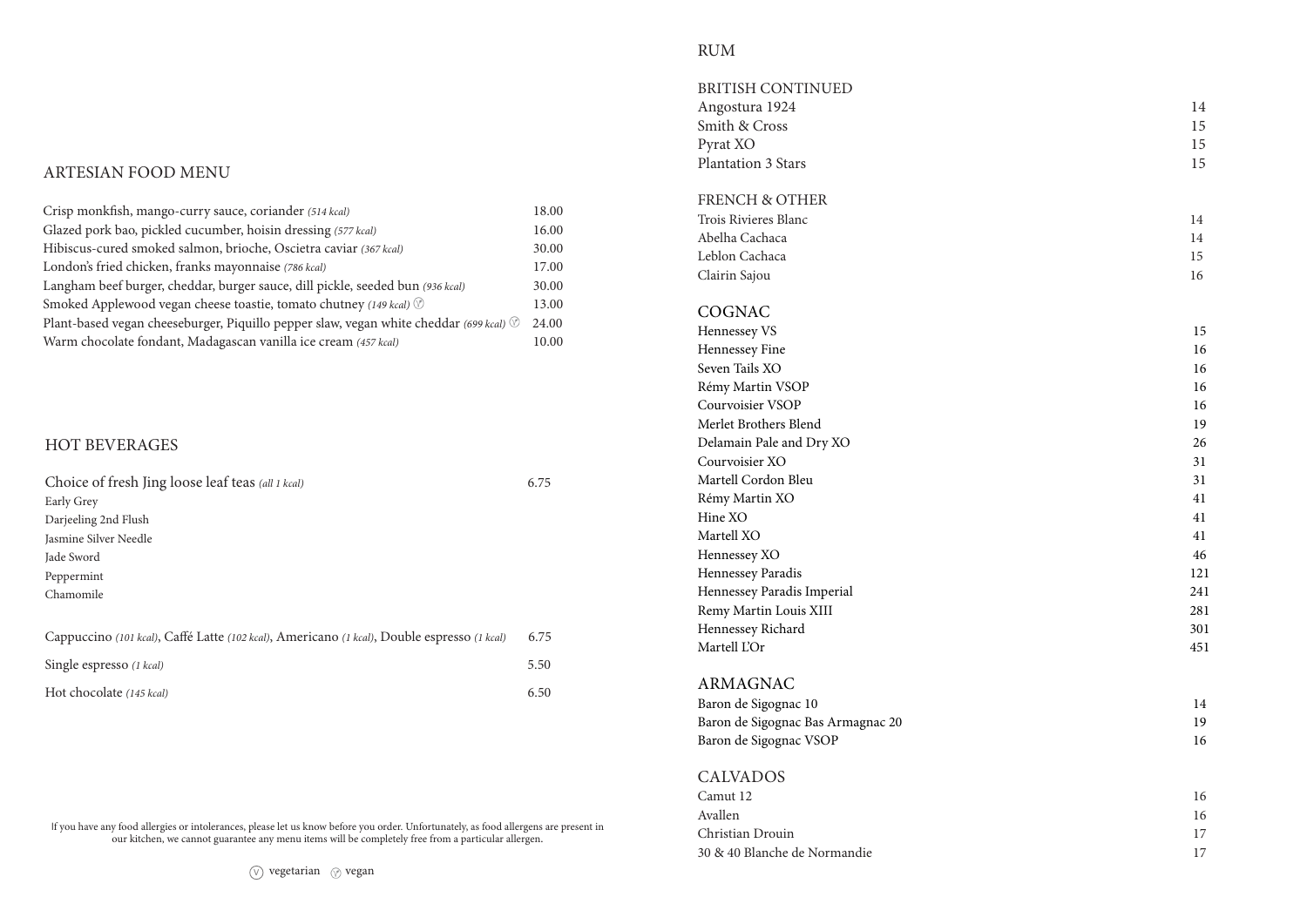## RUM & CANE SPIRITS

El Dorado 15

Appleton Estate  $21$ 

Admiral Rodney 17<br>El Dorado 15 17

Pusser's 15 18 El Dorado 21 26<br>Appleton Estate 21 30

| <b>SPANISH</b>                |        |                                             |        |     |
|-------------------------------|--------|---------------------------------------------|--------|-----|
| Bacardi Carta Blanca          | 13     | Taittinger Brut Reserve NV                  | 21     | 91  |
| Bacardi Carta Ocho            | 14     | Taittinger Brut Prestige Rosé NV            | $28\,$ | 131 |
| Bacardi Carta Negra           | 14     | Taittinger Vintage 2013                     | 31     | 150 |
| Bacardi Cuatro                | 14     | Tattinger Comtes Blanc de Blancs            | 52     | 210 |
| Bacardi Diez                  | 14     | Taittinger Folies de la Marquetterie        |        | 165 |
| Havana Club 3                 | 14     | Taittinger Comtes de Champagne Rosé 2006/07 |        | 350 |
| Santa Teresa Claro            | 14     |                                             |        |     |
| Diplomático Mantuano          | 14     | Perrier-Jouët Blanc de Blancs NV            | 32     | 151 |
| Havana Club 7                 | 15     | Perrier-Jouët Belle Epoque 2012             |        | 216 |
| Diplomático Planas            | 15     | Perrier-Jouët Belle Epoque Rosé 2006        |        | 355 |
| Bacardi Heritage              | 16     |                                             |        |     |
| Diplomático Reserva Exclusiva | 16     | Laurent-Perrier Brut Rosé NV                |        | 140 |
| Santa Teresa Anejo            | 16     |                                             |        |     |
| Facundo Neo                   | 16     | Bollinger Special Cuvée NV                  |        | 120 |
| Brugal 1888                   | 17     | Bollinger Grande Année 2012                 |        | 190 |
| Santa Teresa 1796             | 17     |                                             |        |     |
| Zacapa 23                     | $18\,$ | Ruinart Blanc de Blancs                     |        | 155 |
| Flor De Cana 18               | 19     | Dom Ruinart 2006                            |        | 350 |
| Facundo Eximo                 | 24     |                                             |        |     |
| Zacapa XO                     | 33     | Krug Grande Cuvée NV                        |        | 290 |
| Havana Club 15                | 41     |                                             |        |     |
| Facundo Paraiso               | 50     | Dom Pérignon 2012                           |        | 335 |
| Facundo Exquisito             | 60     |                                             |        |     |
|                               |        | Veuve Cliquot Brut NV                       |        | 140 |
| <b>BRITISH</b>                |        | Veuve Cliquot 2012                          |        | 160 |
| Mount Gay Black Barrel        | 13     |                                             |        |     |
| Mount Gay Eclipse             | 14     | Louis Roederer Brut Vintage 2012            |        | 135 |
| Mount Gay Extra Old           | 14     | Louis Roederer Cristal 2013                 |        | 490 |
| Doorly's XO                   | 14     |                                             |        |     |
| El Dorado 12                  | 14     | <b>MAGNUMS</b>                              |        |     |
| Foursquare Spice              | 14     |                                             |        |     |
| Gosling's Black Seal          | 14     |                                             |        |     |
| Wray & Nephew                 | 14     | Taittinger Brut Reserve NV                  |        | 170 |
| Banks 5                       | 15     | Taittinger Brut Prestige Rosé NV            |        | 200 |
| Banks 7                       | 17     | Veuve Cliquot Brut NV Magnum                |        | 220 |

CHAMPAGNE Glass 150ml Bottle 750ml